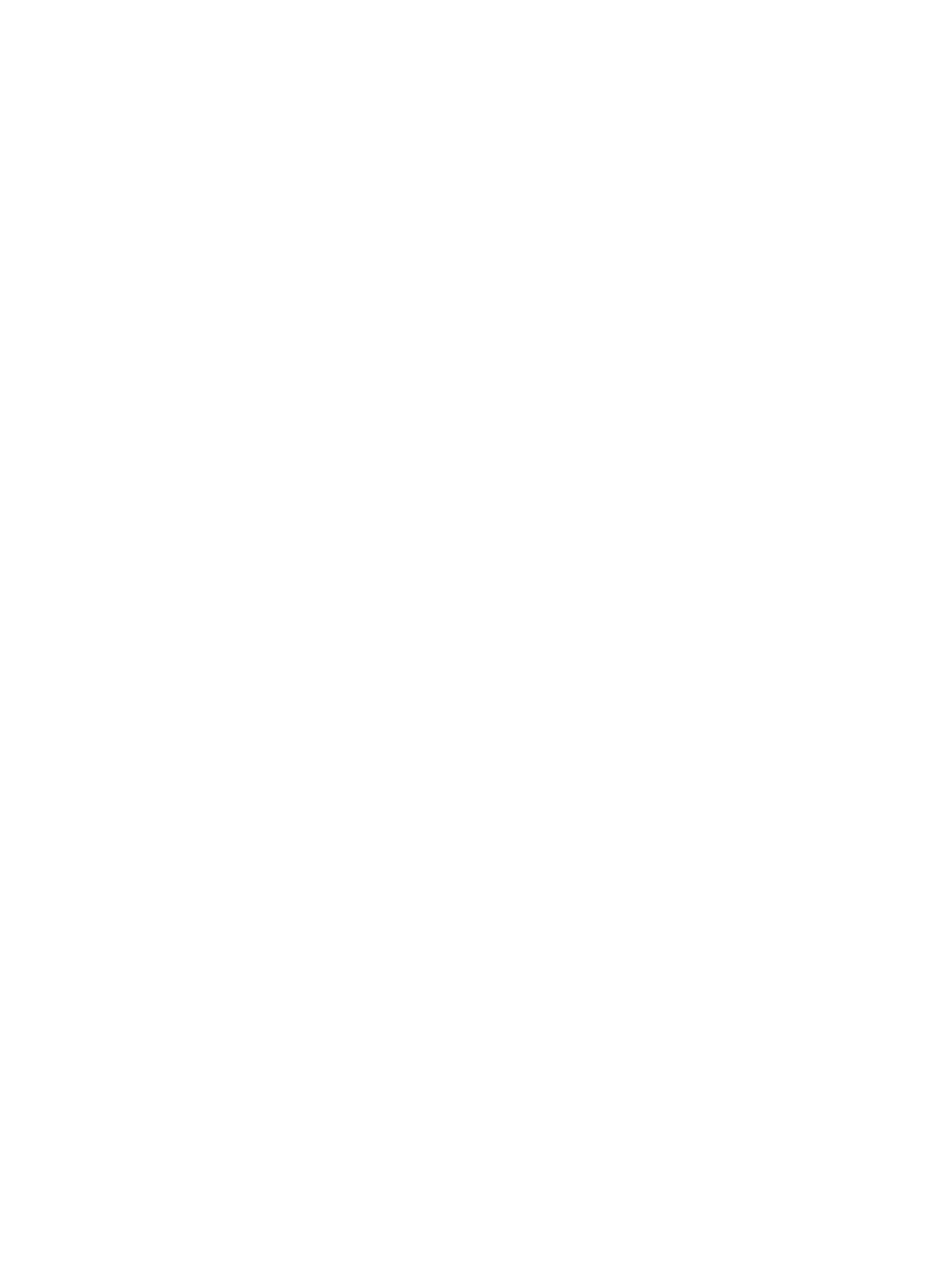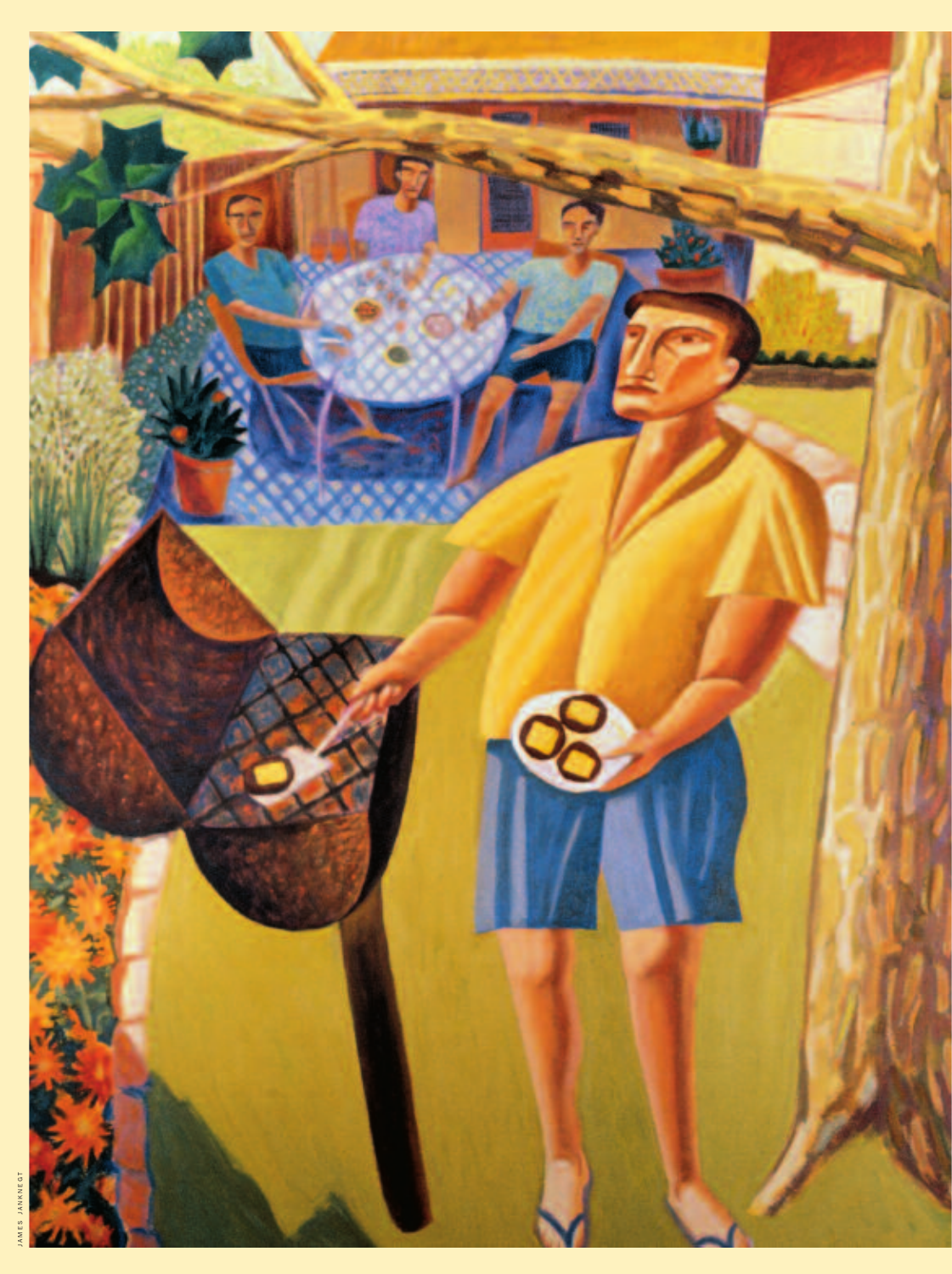### A Different Interpretation of Five Hebrew Words

# **Should** Cheeseburgers

JACK M. SASSON

V<sub>ou</sub><br>
in<br>
in<br>
sin<br>
compo ou may not seethe a kid in its mother's milk" is one of the Bible's more puzzling interdictions. This short phrase-only five words in Hebrew (lo' tebaššel gdi bahaleb *'immo*)—is repeated three times, once in Exodus 23:19, again in Exodus 34:26 and finally in Deuteronomy 14:21.

Since Talmudic times, that is after 200 C.E., these few words have anchored a major component of Jewish dietary laws, laws that forbid the mixing of milk and meat products in food preparation. To this day, that means no cheeseburgers or meat lasagna if you're kosher. Clearly, Jewish tradition has interpreted the passage distinctively. But has it interpreted accurately its true purpose?

One oddity of the biblical passages is that in each case the prohibition doesn't seem particularly relevant to the preceding passages (see box, p. 43). Or, as scholars might put it, the prohibition is only tenuously attached to its context. In the two Exodus passages, the prohibition is preceded by instructions on how to celebrate agricultural festivals. In Deuteronomy, the formulation comes at the end of a list of clean and unclean animals. It may be that these five Hebrew words were not organic to their contexts.

From ancient times until today, the prohibition against seething a kid in its mother's milk has generated a vast amount of interpretive literature, much of it focused on what kind of animal is specified. The Hebrew word *gdi* means "kid," another word for a young goat; but when the Hebrew Bible was translated into Greek, in the Septuagint, around 300 B.C.E., the word was translated *arnos*, which generally refers to a lamb or sheep, but occasionally to a goat. Philo, an Alexandrian Jewish philosopher at the turn of the era, said the word referred to any domesticated animal acceptable for sacrifice. More than a thousand years later, the great medieval Jewish commentator Rashi came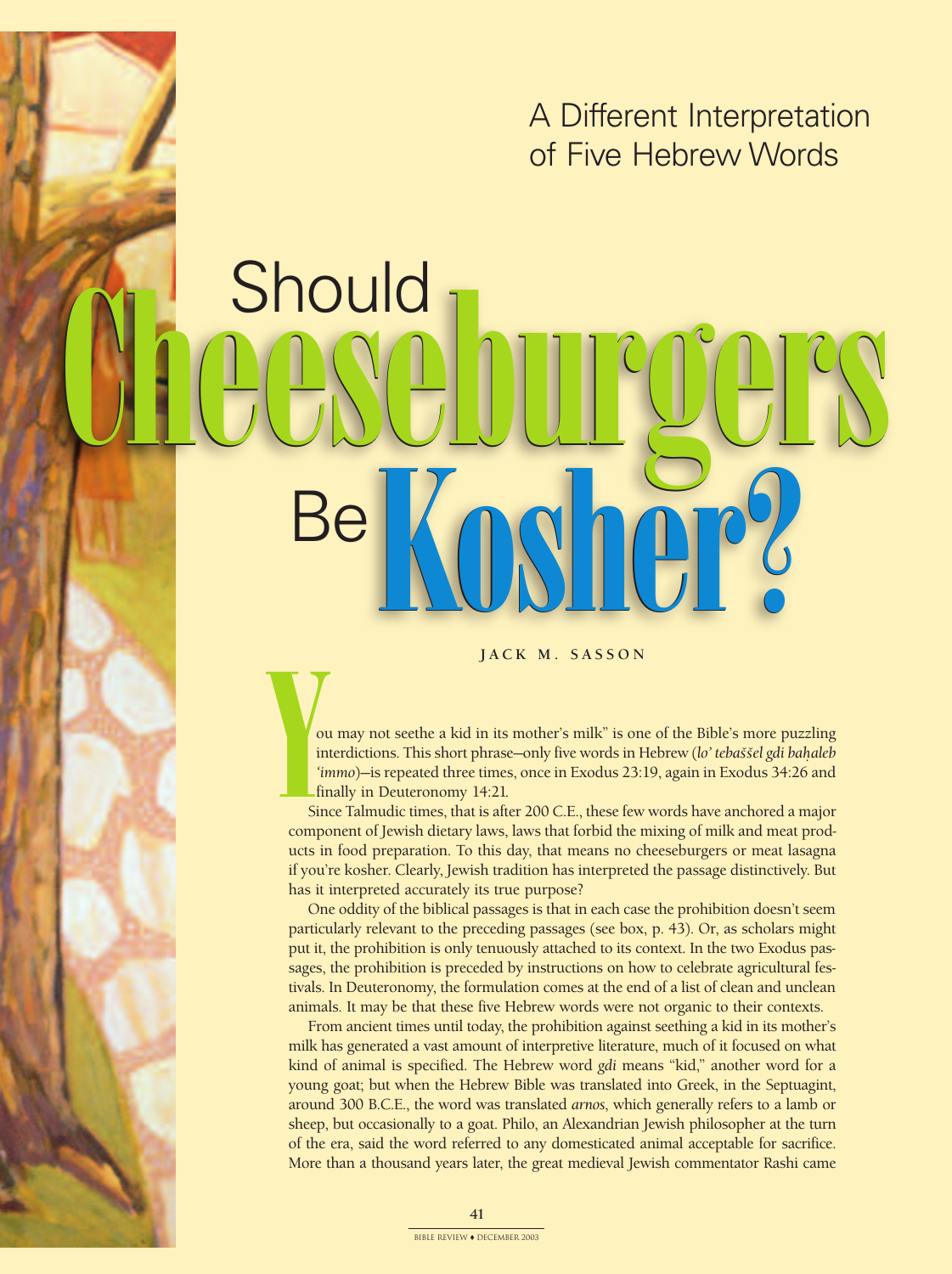

**THE PATRIARCH ABRAHAM prepares a meal for the three divine messengers, as shown in a sixth-century mosaic (above) from the church of San Vitale, in Ravenna, and in a colorful acrylic painting (on p. 40) by contemporary Texas artist James Janknegt. The messengers have come to alert Abraham and his aged wife, Sarah, that they will bear a child.**

**According to Genesis 18, Abraham prepared a meal of calf, rolls, and curds and milk (the modern equivalent of a cheeseburger on a bun). Was the patriarch unaware of the Jewish dietary law forbidding the mixing of meat and milk? Did the law—based on the biblical prohibition of cooking a goat kid in its mother's milk (repeated in Exodus 23:19, 34:26; and Deuteronomy 14:21)—not exist in his day? Or is the longstanding dietary law based on an eccentric interpretation of the prohibition?**

to the same conclusion. Both believed that the prohibition had its origins not in dietary practices but in ritual sacrificial practices. Philo thought that the prohibition applied only when the animal was cooked in its *own* mother's milk. The rabbis quickly ruled, however, that the flesh of any animal, not just of goats, could not be mixed with any milk, not just its mother's.

A number of commentators have suggested humanitarian motives behind the prohibition. Some think that a goat "at its mother's teat," as St. Augustine put it, is of simply too tender an age to be slaughtered. This seems to contradict the fact, reflected in 1 Samuel 7:9, that it was permissible to immolate sacrificial animals that are still suckling, as also stated in Leviticus 22:27 (see below). Others imagine that this law is evidence of an ancient belief that an intimacy between mother

and child was deeply carved into the psyche of all animals, including mammals.

Literary references show that meat mixed with milk was included in ancient diets, among the best known being an episode from the Egyptian tale about Sinuhe (1900 B.C.E.), an army deserter who found fortune, but not happiness, in Canaan. Sinuhe was taken into the home of a local king, where he married a princess and dined on bread and wine, and meat and roast fowl, with "milk in every cooked dish." More familiar is the account in Genesis 18 where we are told about Abraham hosting divine messengers: "Then Abraham ran to the herd, took a calf, tender and choice, and gave it to a servant-boy, who hastened to prepare it. He took curds and milk and the calf that had been prepared and set these before them; and he waited on them under the tree as they ate" (Genesis 18:7-8).

Based on passages like this, some scholars have proposed that the prohibition's origins lie in the Hebrews' efforts to distinguish themselves from their neighbors in later times. The theory goes that the mixing of milk and meat products was common at celebratory banquets in an early period, as testified by the Tale of Sinuhe as well as Genesis 18. After the First Temple was destroyed by the Babylonians in 586 B.C.E., however, the Jews in exile wanted to separate themselves from their non-Jewish neighbors with whom the exiles were now competing, hence, the broad application of the prohibition. But why would Israel demarcate itself in just this way? Although milk and its derivatives were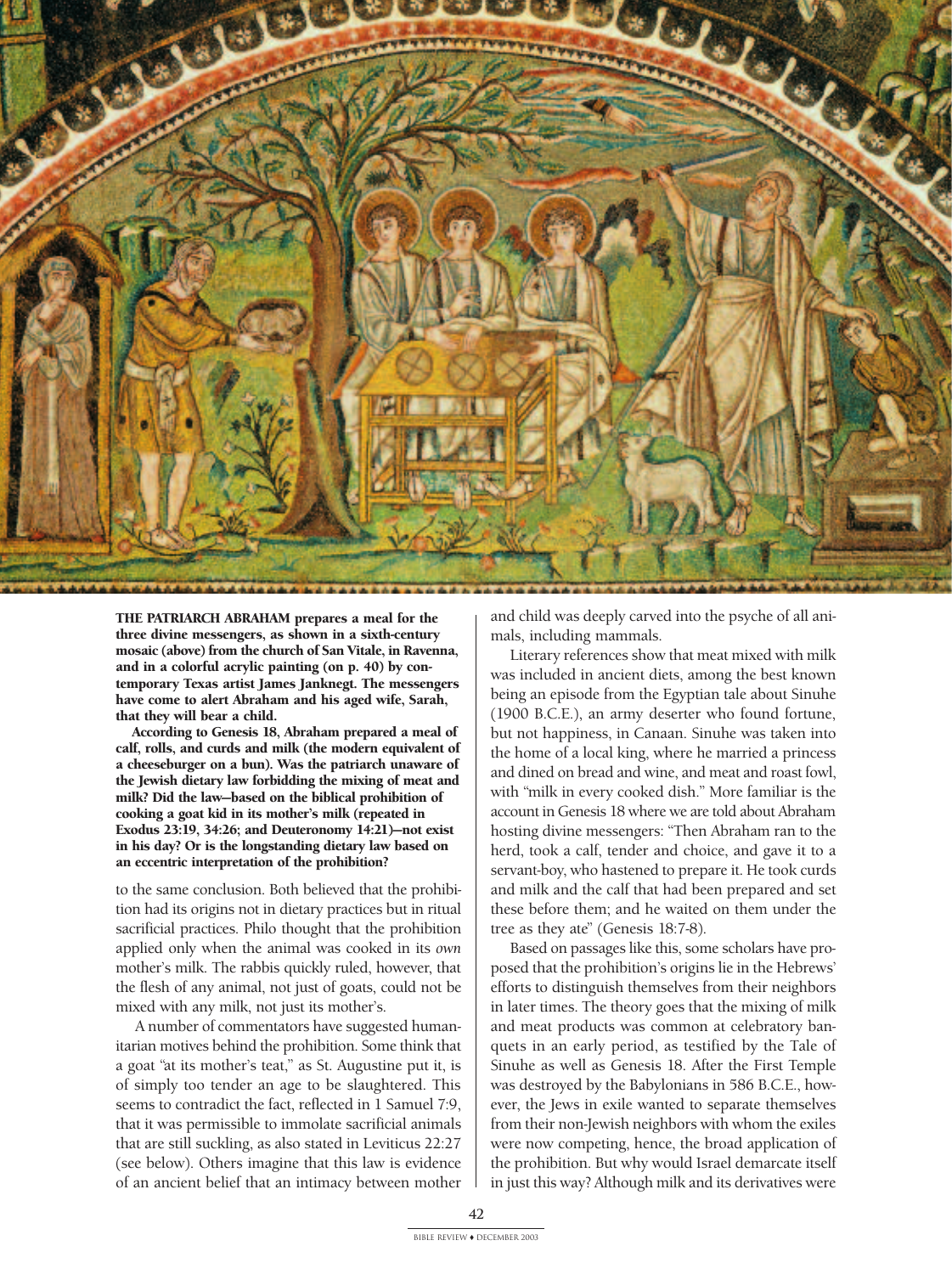used commonly in the cuisines of antiquity, including as an additive to meat dishes, there is never an insistence in any literature that milk and meat be the product of the *same* animal, which is precisely the idiosyncrasy of the Hebrew prohibition.

Another venerable opinion came from the great Jewish medieval exegete Maimonides (12th century C.E.), who suggested that boiling a kid in its mother's milk was a Canaanite ritual: "Meat boiled in milk is undoubtedly gross food, and makes overfull; but I think that most probably it is also prohibited because it is somehow connected with idolatry, forming perhaps part of the service or being used on some festival of the heathen. I find a support for this view in the circumstance that the Law mentions the prohibition twice after the commandment given concerning the festivals."1 According to Maimonides, by prohibiting this diet, Moses was not only instilling ethical, sensitive behavior, but was also shielding Israel from sliding toward idolatry.

**GOT THEIR GOAT. The cuneiform inscription on this 13th-century B.C.E. tablet from Ugarit, in modern Syria, was initially seen as evidence that the Israelites banned the mixing of milk and meat in order to distinguish themselves from their pagan Canaanite neighbors. Early 20th-century translators suggested the list of cult practices on the tablet included the slaughtering of a kid in milk. More recently, however, scholars have suggested that the relevant line (circled) is better translated, "Over the fire, seven times the sweet-voiced youths chant, 'Coriander in milk, mint in butter.'" The tablet makes**

**no mention of a goat or other animal being cooked.**

#### *Out of Context*

The prohibition against seething a kid in its mother's milk appears three times in the Bible, in two very different contexts. In Exodus, it appears twice in discussions of agricultural practices; in Deuteronomy, it is the last item in a list of animals considered unfit for human consumption. None of the contexts seems relevant to the prohibition, leading author Jack Sasson to speculate about its original meaning and intent.

#### **Exodus 23:19**

You will bring the best of your land's early harvest to the Temple of the Lord, your God. You will not seethe a kid in its mother's milk.

#### **Exodus 34:26**

You will bring the best of your land's early harvest to the Temple of the Lord, your God. You will not seethe a kid in its mother's milk.

#### **Deuteronomy 14:21**

You will not partake of naturally dead animals. You may give it to a resident foreigner who may eat it or you may sell it to a foreigner, for you belong to a people sanctified by the Lord. You will not seethe a kid in its mother's milk.

Maimonides was just guessing; but his opinion was given new life when documents were unearthed from Ugarit, across from Cyprus on the Syrian coast. One tablet from around 1300 B.C.E., which tells of the birth of two minor gods (Dawn and Dusk), is full of Canaanite cultic instruction. Inspired by the Bible, early interpreters of this tablet decided that one line mentioned "slaughtering a kid in milk." Although there was no mention of *mother's* milk, the line seemed to corroborate Maimonides's insight.

The connection has proven too good to be true. With a better grasp of how Ugaritic poetry works, it is now understood that the string of letters involved contains parts of different phrases, resulting in a passage about pleasing voices that chant about coriander in milk. There's no mention of a goat at all. $<sup>2</sup>$ </sup>

This variety of opinion only underscores the obvious: The origin and intent of the prohibition against seething a kid in its mother's milk has been an enigma for centuries. So, forgive me for adding one more interpretation.

My theory is based partly on the fact that we are not reading the passage according to its original pronunciation. That's because the text of the Hebrew Bible was originally written without vowels, just consonants. As in many languages, however, the meaning and pronunciation of any particular word depend on which vowels are inserted. As analogy, consider how many meanings the three consonants *RBN* would give us in English. We may supply vowels or double the consonants to give us such radically different words as "robin,"

S C A L A / A R T R E S O U R C E ,

Z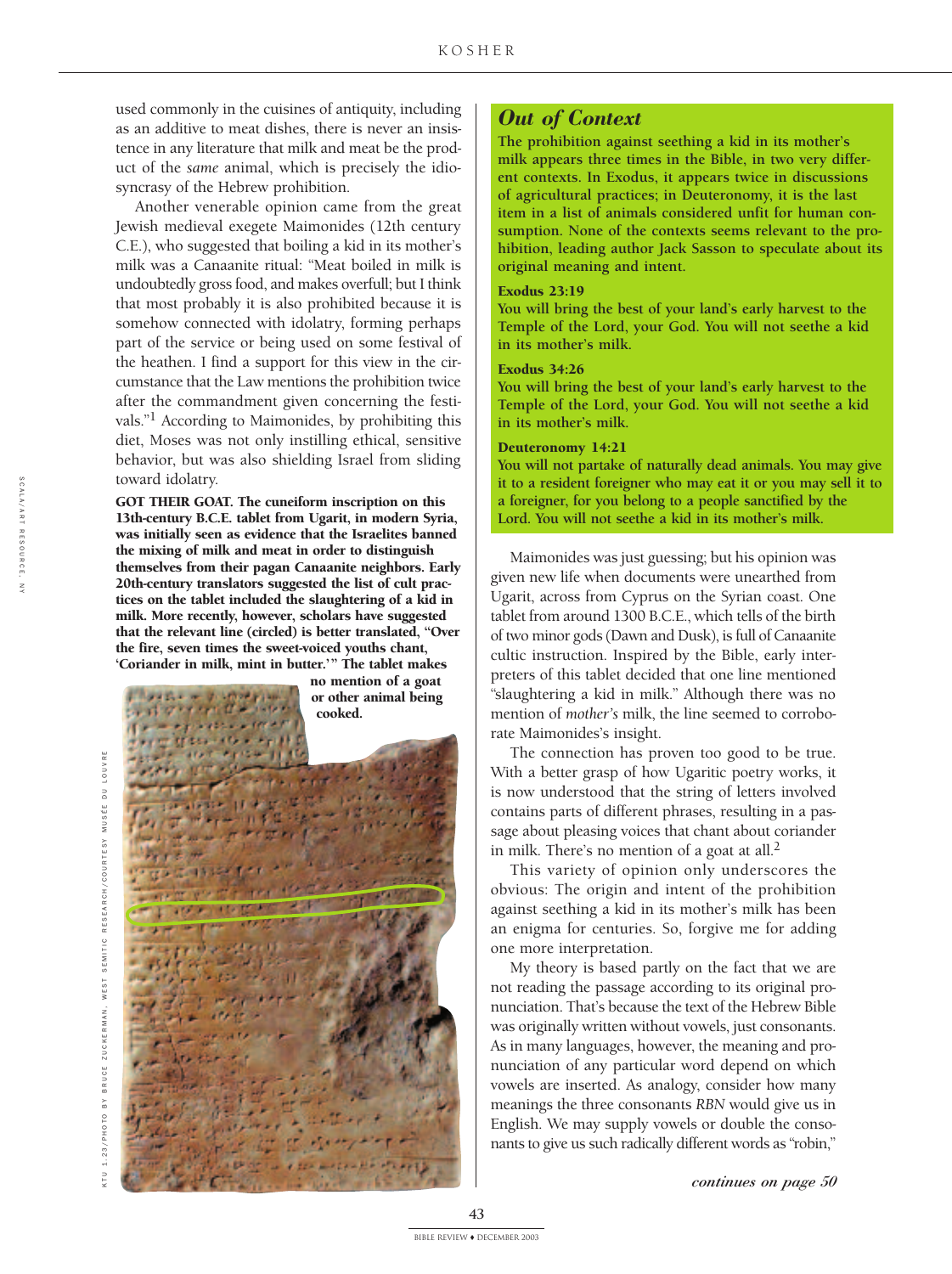#### *Kosher*

#### *continued from page 43*

"ribbon," "urban" and "Reuben." In the case of Hebrew, the rabbis added vowels to the consonants only hundreds of years later in an effort to stabilize the text. But when they did, they largely followed the rules of grammar, not of Biblical Hebrew, but of Mishnaic Hebrew, the language current around the time of the Roman occupation in the first and second centuries C.E.

In the Talmud, the rabbis frequently sought to affirm their rendering of the Hebrew text. They insisted that how they read (and interpreted) the Hebrew text was not whimsical; rather, it was correct and unchanged from the original, as orally communicated through the ages. On one occasion, our prohibition against mixing milk with meat was even used as proof that the traditional vocalization of sacred texts was correct. In tractate *Sanhedrin* from the Babylonian Talmud, Rabbi Aha b. Jacob argued that the vowels added to *HLV* to make *halav*, or "milk," must be correct because it would not make sense to read them otherwise, specifically as *helev*, or "fat," since it would produce what to him was the nonsensical "you must not seethe a kid

in its mother's fat."3 Rabbi Aha reasoned that since fat could come from both male and female animals, the mention of "mother" must intentionally be narrowing the choice to "milk" and not "fat."

In fact, the issue of which vowels to assign to *H.LV* when it appears throughout the Bible has been a problem since antiquity. For example, the Greek Septuagint translates the three consonants as "milk" in Ezekiel 34:3 where the Hebrew version vocalizes them as "fat." Just the opposite occurs in Ezekiel 24:5.

Furthermore, there is contention surrounding the verb of our prohibition. On the same page of the Talmud mentioned above, another rabbi insisted that the verb *bisˇˇsel* could only apply to processing liquids and not fats because, in his opinion, the verb referred to boiling, which is something you don't do to fat. However, based on cognates in other Semitic languages like Akkadian, Aramaic and Arabic, we are now certain the verb does not apply just to boiling, but to a broad category of cooking that includes boiling. For example, in Deuteronomy 16:7, the same verb is used to describe preparing the Passover lamb where elsewhere (Exodus 12:9) boiling the lamb is forbidden. Furthermore, the same verb is used when Elisha grills oxen-flesh over a wood fire and

# Authors



Author of BR's Bible in the News column, Leonard J. Greenspoon ("How the Bible Became English," p. 14) holds the Philip M. and Ethel Klutznick Chair in Jewish Civilization at Creighton University, in Omaha. He wrote *Max Leopold Margolis: A Scholar's Scholar* (Scholars, 1987) and has recently edited several collections of essays on contemporary approaches to the Bible.

**GREENSPOON** 

Robin M. Jensen ("How Pilate Became a Saint," p. 22) was recently named the Luce Chancellor's Professor of the History of Christian Worship and Art at Vanderbilt

University Divinity School. Her first book, *Understanding Early Christian Art* was published by Routledge in 2000; she is currently preparing a book on the earliest portraits of Jesus.



**PATTERSON** 

BR's contributing editor Stephen J. Patterson ("The Dark Side of Pilate," p. 32) is professor of New Testament at Eden Theological Seminary in St. Louis. A specialist in the historical Jesus, Christian origins and the Gospel of Thomas, Patterson wrote, *The God of Jesus: The Historical Jesus and the Search for God* (Trinity, 1998).

Jack M. Sasson ("Should Cheeseburgers Be Kosher?" p. 40) is the Mary Jane Werthan Professor of Judaic and Biblical Studies at

Vanderbilt University. An expert in Assyriology and the Bible, Sasson published the commentary on Jonah in the Anchor Bible series.





**SASSON** 

feeds it to the community (1 Kings 19:21).

So it is possible that our prohibition was really about cooking (rather than boiling) a kid in it's mother's fat. Yet, there is a potential problem with this interpretation: When sacrifices were made in ancient Israel, the fat and other segments of the animal were offered to God alone. They were forbidden to man. Might a similar prohibition have applied to nonsacrificial meat and fat?

Some biblical passages like Deuteronomy 12:21-23 imply that for those who did not have ready access to the Temple where they could participate in ritual sacrifices, blood not fat—was proscribed from a meat diet:

If the place where your Lord God has chosen to set his name [that is, the Temple] is too far from you, then slaughter, as I have instructed you, from cattle or flock that the Lord has given you, and eat from it within your town as much as you desire. But eat it as are partaken gazelles and deer; the clean no less than the unclean may eat from it. Take good care, however, not to eat blood, for blood is life and you may not eat life with the meat.

It would seem therefore that certain fats could be eaten when derived from profane rather than sacral occasions.

Nevertheless, the evidence for the use of fat in cooking in ancient Israel is somewhat sparse, although elsewhere in the ancient world (we learn this mostly from Egyptian cookery), suet (hard fatty tissue) was generally used to fry, braise and sauté meats and vegetables.

Since *biss̆el* can mean "cook," and *hlv* can refer to "fat," and the Israelites were apparently permitted to eat fat as long as it did not come from a sacrificial offering, I propose translating our prohibition: "You may not cook a kid in its mother's *fat*." If so, we would be dealing not with an arcane or enigmatic dietary injunction, but with a wise counsel, an aphorism, instructing a farming community not to squander the bounties that God has given Israel. For, to cook an animal in its mother's fat would require the slaughter of both the mother and the young. The imprudent killing of the producer and the produced on the same occasion would lead to a serious reduction in stock, with potentially disastrous results.

The same kind of prudent advice is found in Deuteronomy 22:6-7: "Should you chance upon a bird's nest before you on the road, on any tree or on the ground, as hatchlings or as eggs, with the mother sitting by the hatchlings or on the eggs, do not take the mother along with the young. Shoo away the mother and take the young, so that you may prosper and live long." As in our